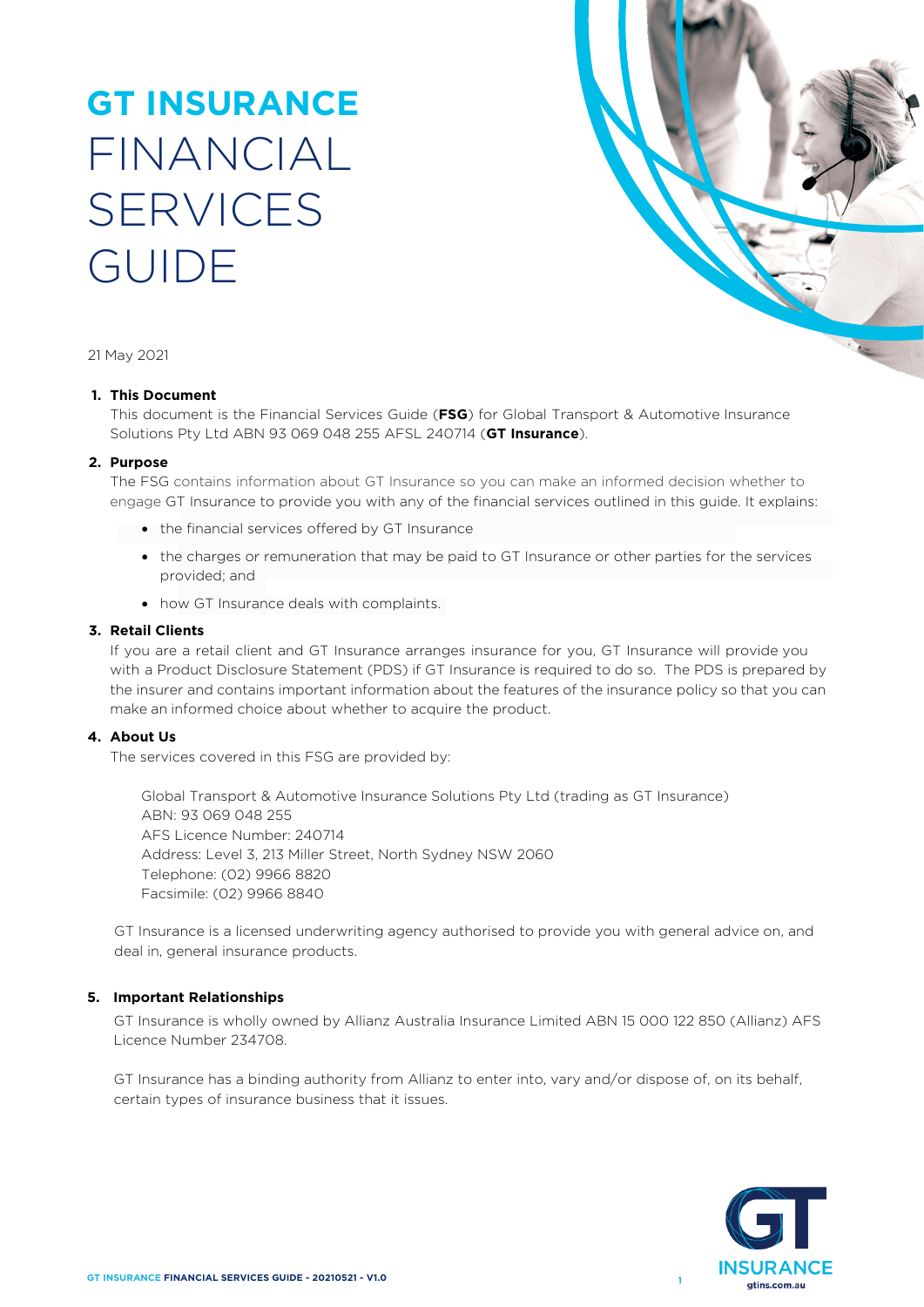## **6. Remuneration**

GT Insurance receives commission from Allianz each time you buy a policy (including renewals), and for some variations to your policy which increase the premium payable. The commission is calculated as a percentage of the base premium (this is the premium less stamp duty, GST and other government taxes, charges and levies).

Where you have been referred to GT Insurance by a third party, GT Insurance may pay them a part of the commission it earn. Any such commission GT Insurance pays to a referrer is at no extra cost to you.

GT Insurance pays its staff and representatives an annual salary for their services and they may also receive bonuses or other incentives and rewards based on their performance relating to sales of products and other business criteria.

From time to time, GT Insurance may participate in sales incentive schemes and Allianz may provide other benefits such as promotional items, financial assistance for promotion of its products, business related conferences, study trips or other functions. GT Insurance may also be eligible to qualify for other benefits such as awards or hospitality events. These benefits are provided to us at no additional costs to you.

GT Insurance may also charge an annual policy fee to assist in covering its expenses. The amount GT Insurance charges depends on the premium payable by you.

GT Insurance may also receive a profit share commission from Allianz in the future if a particular portfolio of business reaches a certain level of profitability.

GT Insurance may receive a profit share commission from Allianz for insurance placed by GT Insurance (or renewed) with Allianz in each calendar year. If an agreed profit threshold is exceeded (determined according to a formula that takes into account matters such as premium received, claims and expenses incurred), GT Insurance receives an agreed percentage of the excess, up to a cap of 30% of the net result (total income minus total outgoing expenses).

In the event of a refund for the cancellation or adjustment of a policy, GT Insurance reserves the right to retain its remuneration.

If you require further details about any of the above remuneration received from Allianz, please ask us within a reasonable time after receiving this FSG and before GT Insurance provides you with financial services.

### **7. General Advice Warning**

It is important that you understand and are happy with the policy(ies) GT Insurance and its representatives can offer. GT Insurance can give you general advice and information to help you decide, but GT Insurance does not provide personal advice about whether a product is appropriate for your objectives, financial situation or needs. You should carefully read the relevant before making any decisions to purchase a financial product.

#### **8. Complaints Handling**

If you are dissatisfied with GT Insurance's service in any way, please contact us. GT Insurance will seek to resolve the issue in accordance with GT Insurance's Complaints Handling Procedure. To obtain a copy of GT Insurance's Complaints Handling Procedure please visit our website (www.gtins.com.au) or call us on (02) 9966 8820.

If you are unhappy with the resolution of your complaint, or with the way that GT Insurance has handled your complaint, you may be able to refer the matter to the Australian Financial Complaints Authority (AFCA), subject to its terms of reference. AFCA provides a free and independent dispute resolution service for consumers who have general insurance disputes falling within its terms of reference and its contact details are:

Australian Financial Complaints Authority Phone: 1800 931 678 Email: info@afca.org.au Post: Website: www.afca.org.au GPO Box 3, Melbourne VIC 3001